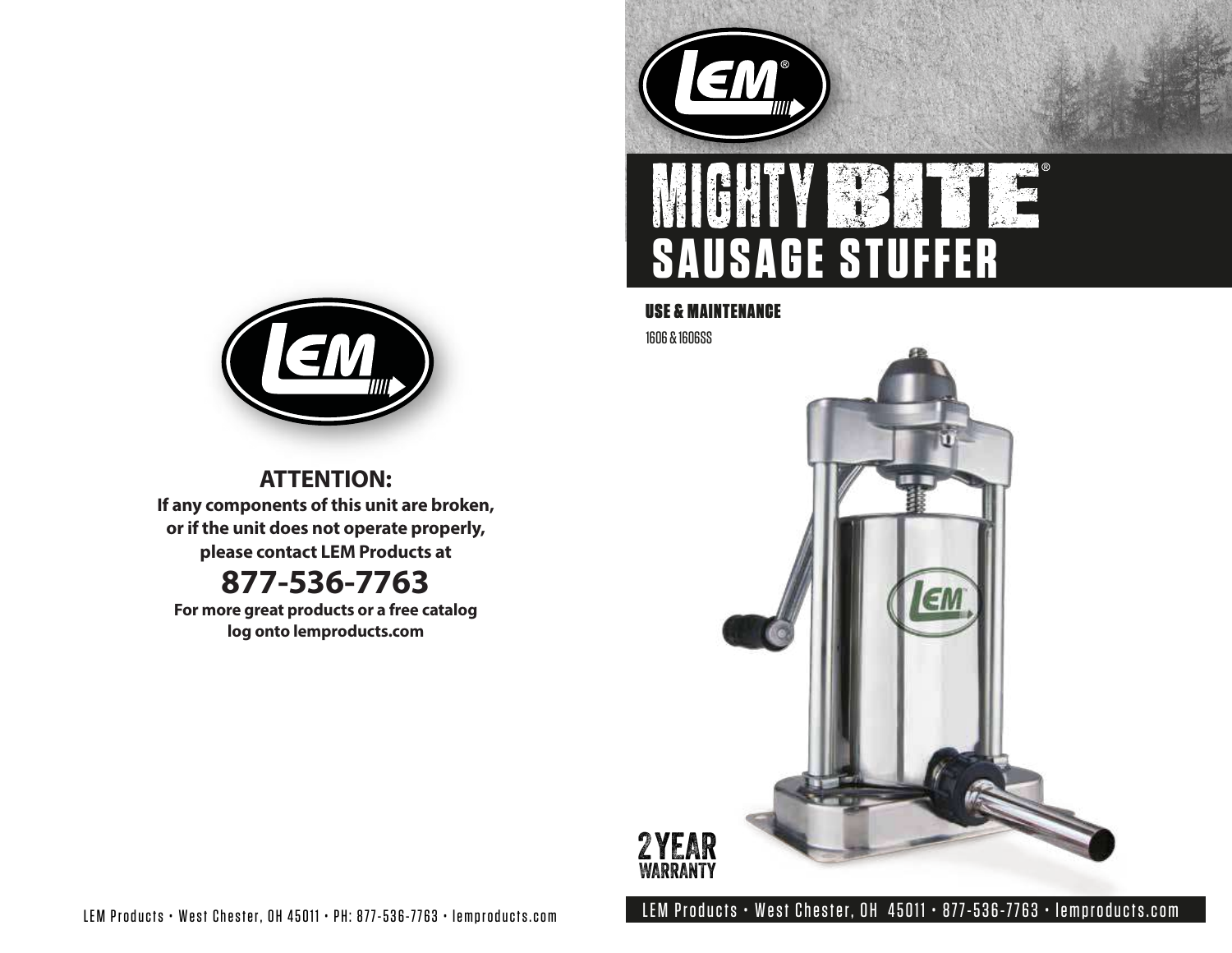### $\overline{1}$ CAUTION (!)

Before using the stuffer for the first time please make sure to read carefully and thoroughly **through these operating instructions and the safety advice. Familiarize yourself completely with the functions of this product.**

## **A GENERAL WARNINGS AND SAFETY INFORMATION A**

- 1. Always ensure that the product is properly assembled and safely set up before use. Read assembly instructions in manual.
- 2. Any time you complete stuffing or raise the Piston out of the Cylinder, release the Handle slowly. Pressure or gravity could cause the Handle to spin back causing injury.
- 3. Check for damaged parts before using the product. Check that all parts are operating properly and perform the intended functions. Check for binding of moving parts, mounting and any other conditions that may apply.
- 4. The product is designed exclusively for domestic use and not for commercial purposes.
- 5. Do not force. Use correct sausage stuffer for your application. The correct sausage stuffer will do the job better and safer at the rate for which it was designed.
- 6. Keep your work area clean and well lit. Cluttered work benches and dark work areas may cause accidents or injury.
- 7. Handle carefully! Keep fingers and loose objects away from moving parts.
- 8. Tie back loose hair and clothing. Remove neckties, rings, watches, bracelets and all other jewelry before operating the unit.
- 9. Use the product with the supplied accessories only. **WARNING:** The use of attachments not recommendedor sold by the manufacturer may cause injury, damage to personal property, and may void your warranty.
- 10. **WARNING:** Do not use while under the influence of alcohol or drugs (prescription or nonprescription) as these may impair user's ability to properly assemble or safely operate the product.
- 11. Thoroughly hand-wash all removable parts in warm soapy water prior to use. Do not soak. **NOT DISHWASHER SAFE** (discoloration may occur).
- 12. Use product on a level, stable surface to prevent tipping. Secure product with clamps on surface prior to use. Never move the product while unit is in use.
- 13. **CAUTION:** This product is not recommended for use near or by children or persons with certain disabilities without proper supervision. Set up and store the product out of reach of children. When not in use, store device in a secure dry place out of reach of children.
- 14. The manufacturer declines any responsibility in the case of improper use of this product. Improper use of this product voids the warranty.
- 15. Avoid contacting moving parts.
- 16. **WARNING:** The warnings, cautions, and instructions discussed in this instruction manual cannot cover all possible conditions or situations that could occur. It must be understood by the operator that common sense must be used.

# <sub>17</sub> SAVE THESE INSTRUCTIONS

#### IMPORTANT WARRANTY INFORMATION PLEASE READ FILL OUT AND RETURN ENCLOSED WARRANTY CARD

THIS WARRANTY COVERS: LEM 1606 &1606SS 5 lb. Mighty Bite Sausage Stuffer THE WARRANTY IS EXTENDED TO THE ORIGINAL PURCHASER ONLY

WARRANTY DURATION: This product is warranted to the original purchaser for a period of two (2) years from the original purchase date. EACH UNIT COMES WITH A WARRANTY CARD, WHICH MUST BE FILLED OUT COMPLETELY AND RETURNED IMMEDIATELY, WITH A COPY OF THE PURCHASING RECEIPT. FAILURE TO RETURN YOUR WARRANTY CARD WILL LIMIT WARRANTY TO 90 DAYS WITH PROOF OF PURCHASE.

WARRANTY COVERAGE: This product is warranted against defective materials or workmanship. The warranty is void if the product has been damaged by accident, misuse, neglect, modification or improper service or repairs by unauthorized personnel. It is also void if damaged in shipment or by other causes not arising out of defects in the materials or workmanship. This warranty does not extend to any units which have been in violation of written instructions furnished. This warranty covers only the product and its specific parts, not food or other products processed in it.

WARRANTY DISCLAIMERS: This warranty is in lieu of all warranties expressed or implied, and no representative or person is authorized to assume any other liability in connection with the sale of our products. There shall be no claims for defects or failure of performance under any theory of sort, contract or commercial law including, but not limited to negligence, gross negligence, strict liability or breach of contract. The manufacturer declines all responsibility for damage to persons, things or animals arising from the failure to comply with the norms contained in this manual. The manufacturer reserves the right to make modifications at anytime to the models while maintaining the main characteristics described herein. The manufacturer also declines all responsibility for any errors in compiling this manual.

WARRANTY PERFORMANCE: During the warranty period, a product with a defect will either be repaired or replaced after the product has been inspected by an LEM Service Technician. LEM RESERVES THE RIGHT TO REFUSE WARRANTY PERFORMANCE OR PRODUCT EVALUATION UNLESS THE ORIGINAL SALES RECEIPT OR THE WARRANTY CARD IS ON FILE. The repaired product will be in warranty for the balance of the warranty period. No charge will be made for such repair or replacement.

IMPORTANT NOTICE: If any parts are missing or defective, please contact our Customer Service Department for assistance at 877-536-7763 (M-F 8:30am to 4:30pm EST). DO NOT RETURN TO THE STORE WHERE THE PRODUCT WAS PURCHASED. LEM Products is not responsible for, or will not cover under warranty, missing or damaged parts on discounted/clearance, resale or final sale items where the seller may not be able to guarantee full functionality or completeness of the unit.

LEM PRODUCTS MERCHANDISE RETURN POLICY WARRANTY SERVICE: To obtain service under terms of this warranty, please contact us at 877-536-7763 to obtain authorization prior to returning the merchandise. No merchandise will be accepted without prior authorization. Prior to returning the product for warranty repair the product must be thoroughly cleaned and free from any food particles or other debris. Failure of the purchaser to comply with this standard may result in the unit being returned without repair. In some cases, a \$50 cleaning surcharge may apply. Please return the product prepaid in the original packaging if possible, enclose a copy of your receipt, (keep a copy of your proof-of-purchase for your records) and include a written explanation of the issue. Ship to LEM Products, 4440 Muhlhauser Road, Suite 300, West Chester, OH 45011. LEM Products is not responsible for damage incurred in shipping, make certain to pack product properly. Return shipping charges are the responsibility of the purchaser. Packages returned to LEM should be insured for the value of the product to cover any damages that may occur during shipping.

Revised October 18, 2017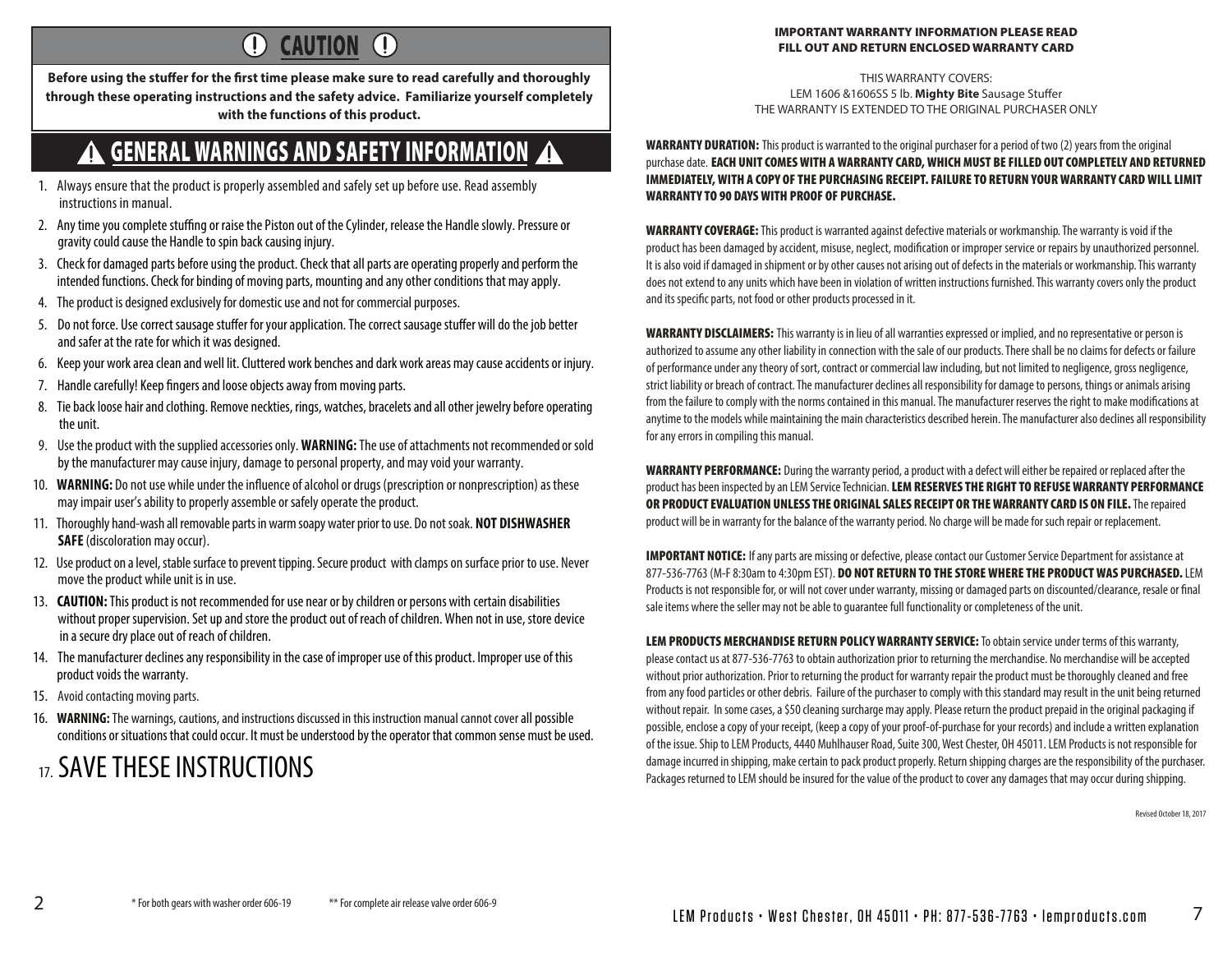| PART# | <b>DESCRIPTION</b>                              | QTY.PCS.       |
|-------|-------------------------------------------------|----------------|
| 1     | Stuffing Tube (Large)                           | 1              |
| 2     | <b>Stuffing Tube (Medium)</b>                   | 1              |
| 3     | Stuffing Tube (Small)                           | 1              |
| 4     | <b>Retaining Ring</b>                           | 1              |
| 5     | Cylinder                                        | 1              |
| 6     | Piston Gasket                                   | 1              |
| 7     | Piston                                          | 1              |
| 8     | <b>Threaded Rod</b>                             | 1              |
| 9     | Acorn Nut<br>(M6)                               | 1              |
| 10    | O-Ring for Air-Release Valve                    | 1              |
| 11    | Air Release Valve                               | 1              |
| 12    | <b>Upper Cover</b>                              | $\mathbf 1$    |
| 13    | <b>Metal Fixing Bushing</b>                     | 1              |
| 14    | Washer for Vertical Gear                        | 1              |
| 15    | Vertical Metal Gear                             | 1              |
| 16    | <b>Plastic Positioning Bushing</b>              | 1              |
| 17    | Vertical Shaft                                  | $\overline{2}$ |
| 18    | Left Stop Plate                                 | 1              |
| 19    | Long Hexagon Socket Button Head Screw (M8*40)   | 2              |
| 20    | Hexagon Socket Button Head Screw (M8*30)        | 3              |
| 21    | Plain Washer                                    | 8              |
| 22    | <b>Horizontal Metal Gear</b>                    | 1              |
| 23    | <b>Horizontal Gear Bushing</b>                  | 1              |
| 24    | Hexagon Socket Set Screw with Flat Point (M6*6) | 1              |
| 25    | <b>Handle Set</b>                               | 1              |
| 26    | Hexagon Socket Head Cap Screw (M10*35)          | 2              |
| 27    | Plain Base Washer                               | 4              |
| 28    | Lower Cover                                     | 1              |
| 29    | (M8)<br>Acorn Nut                               | 3              |
| 30    | Hexagon Nut (M8)                                | 2              |
| 31    | <b>Right Stop</b>                               | $\mathbf{1}$   |
| 32    | <b>Base</b>                                     | 1              |
| 33    | Spring Washer                                   | $\overline{2}$ |
| 34    | (M10)<br>Base Hexagon Nut                       | $\overline{2}$ |
| 35    | L-Hexagon Wrench                                | $\mathbf{1}$   |
| 36    | Clamps                                          | $\overline{2}$ |



\* Parts 1,2,3 sold as a set Parts 9,10,11 sold as a set